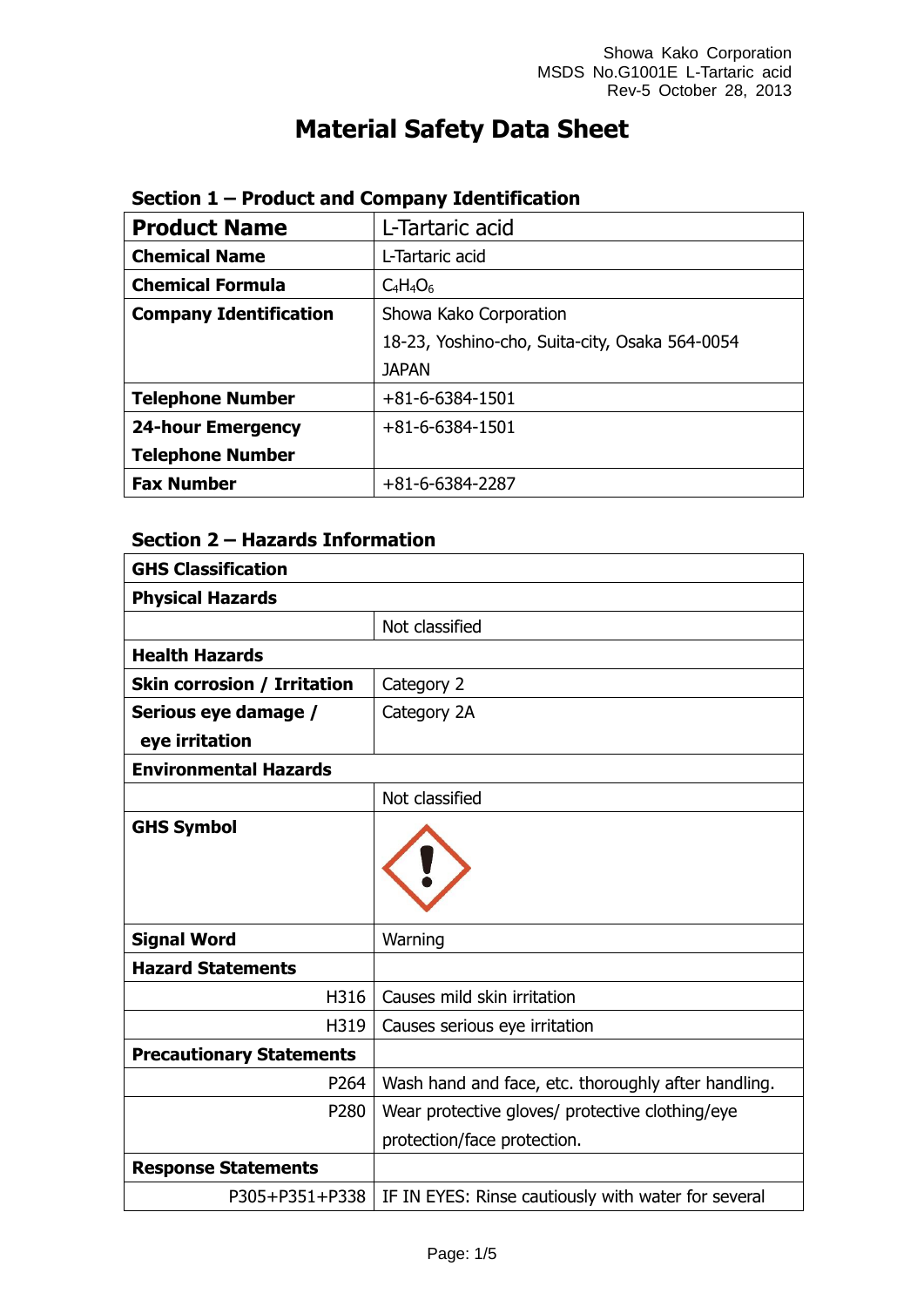|                            | minutes. Remove contact lenses, if present and easy to                |
|----------------------------|-----------------------------------------------------------------------|
|                            | do. Continue rinsing.                                                 |
|                            | P337+P313   If eye irritation persists: Get medical advice/attention. |
|                            | P332+P313   If skin irritation occurs: Get medical advice/attention.  |
| P312                       | Call a POISON CENTER or doctor/physician if you feel                  |
|                            | unwell.                                                               |
| <b>Storage Statements</b>  | <b>None</b>                                                           |
| <b>Disposal Statements</b> | None                                                                  |

## **Section 3 – Composition and Information on Ingredients**

| <b>Substance/Mixture</b> | Substance       |
|--------------------------|-----------------|
| <b>Chemical Name</b>     | L-Tartaric Acid |
| $CAS \#$                 | 87-69-4         |
| <b>Percent</b>           | 99.5% min.      |

## **Section 4 – First Aid Measures**

| <b>Eyes</b>       | Immediately flush eyes with copious amounts of water for at least 15  |  |
|-------------------|-----------------------------------------------------------------------|--|
|                   | minutes. Consult an ophthalmologist.                                  |  |
| <b>Skin</b>       | Remove contaminated clothing and shoes. Flush skin with copious       |  |
|                   | amount of water or warm water. Call a physician if necessary.         |  |
| <b>Ingestion</b>  | Wash out mouth with water. Give 1-2 cups of water or milk. Never      |  |
|                   | give anything by mouth to unconscious person. Call a physician.       |  |
| <b>Inhalation</b> | Remove to fresh air. If not breathing give artificial respiration. If |  |
|                   | breathing is difficult, give oxygen. Call a physician if necessary.   |  |

## **Section 5 – Fire Fighting Measures**

| <b>Flash Point</b>               |  | No data found                                       |
|----------------------------------|--|-----------------------------------------------------|
| <b>Autoignition</b>              |  | No data found                                       |
| <b>Explosion Limits</b><br>Lower |  | No data found                                       |
| <b>Upper</b>                     |  | No data found                                       |
| <b>Extinguish Media</b>          |  | Water, powder, carbon dioxide, foam                 |
| <b>Firefighting Instructions</b> |  | Avoid non-firefighting equipped personnel to enter. |
|                                  |  | Extinguish upwind from the fire wearing appropriate |
|                                  |  | protective gear.                                    |

#### **Section 6 – Accidental Release Measures**

| <b>Spills/Leaks</b> | Evacuate area. Wear self-contained breathing apparatus, rubber   |
|---------------------|------------------------------------------------------------------|
|                     | boots and heavy rubber gloves. Sweep up, place in a bag and      |
|                     | hold for waste disposal. Avoid raising dust. Ventilator area and |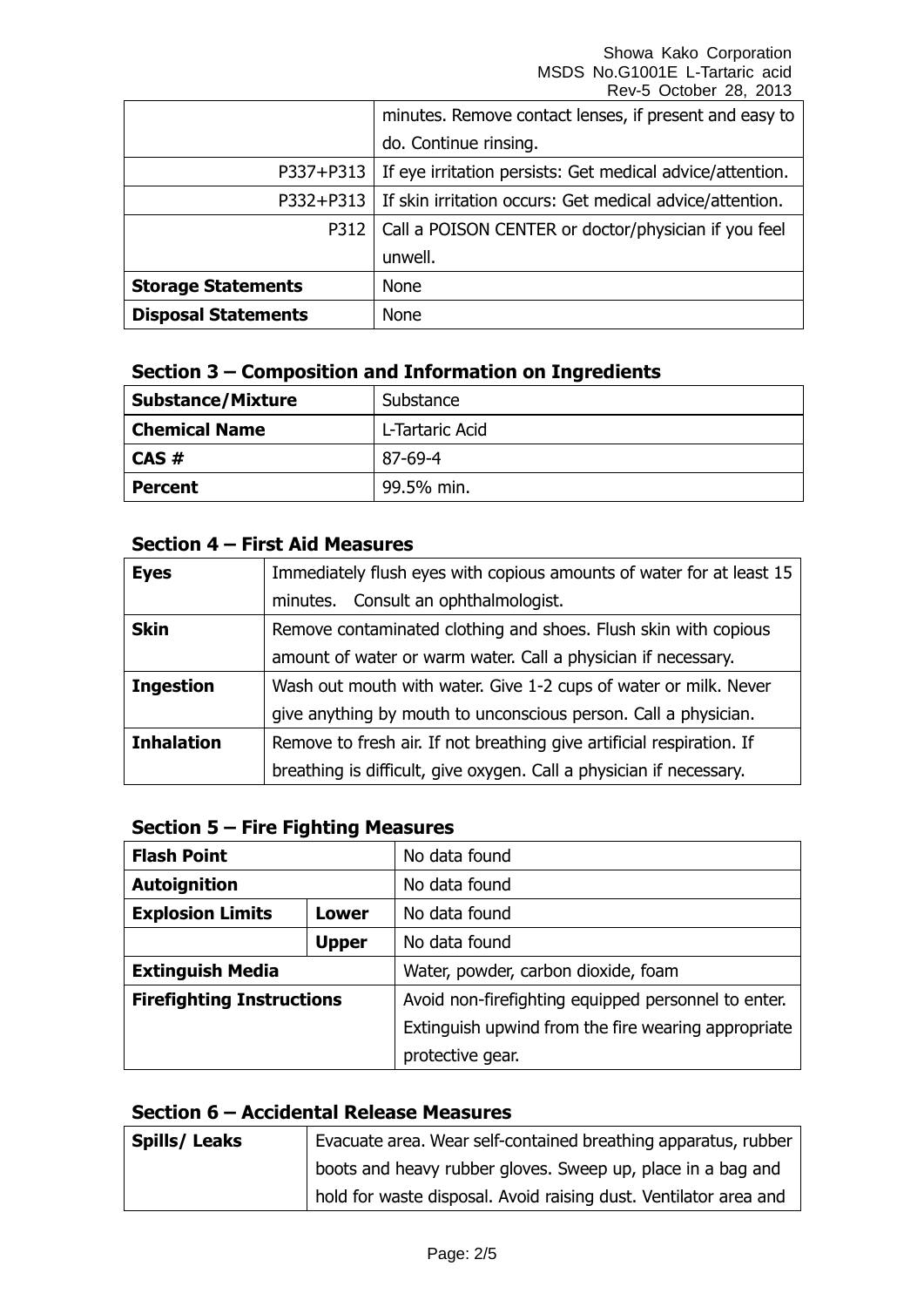| wash spill site after material pickup is complete. |
|----------------------------------------------------|

## **Section 7 – Handling and Storage**

| <b>Handling</b> | Wear appropriate protective gear. Do not contact with eyes, skin |
|-----------------|------------------------------------------------------------------|
|                 | and on clothing. Do not inhale. Handle with care. Provide        |
|                 | adequate ventilation. Wash mouth and hand after handling the     |
|                 | material.                                                        |
| <b>Storage</b>  | Keep container tightly closed. Avoid such conditions as direct   |
|                 | sunlight, high temperature, high humidity and high piling. Store |
|                 | indoor at room temperature.                                      |

## **Section 8 – Exposure Controls, Personal Protection**

| <b>Engineering</b>                   | Facilities storing or utilizing the material should be equipped |  |
|--------------------------------------|-----------------------------------------------------------------|--|
| <b>Controls</b>                      | with an eye wash facilities and a safety shower. Use adequate   |  |
|                                      | ventilation to keep airborne concentrations low.                |  |
| <b>Exposure Limits</b>               | No data found                                                   |  |
| <b>Personal Protective Equipment</b> |                                                                 |  |
| <b>Eyes</b>                          | Safety goggles                                                  |  |
| <b>Skin</b>                          | Rubber gloves                                                   |  |
| <b>Clothing</b>                      | Protective clothing and rubber boots                            |  |
| <b>Respirators</b>                   | Anti-dust mask                                                  |  |

#### **Section 9 – Physical and Chemical Properties**

| <b>Physical State</b>   | Crystal or crystalline powder                                     |
|-------------------------|-------------------------------------------------------------------|
| <b>Appearance</b>       | Colorless, transparent or white                                   |
| Odor                    | <b>Odorless</b>                                                   |
| <b>Boiling Point</b>    | No data found                                                     |
| <b>Melting Point</b>    | $169 - 170$ °C                                                    |
| <b>Flash Point</b>      | No data found                                                     |
| <b>Autoignition</b>     | 210 $°C$ (Open)                                                   |
| <b>Explosibility</b>    | <b>None</b>                                                       |
| <b>Vapor Pressure</b>   | No data found                                                     |
| <b>Vapor Density</b>    | 1.7598                                                            |
| <b>Solubility</b>       | Soluble in water 138 $q/100$ ml at 20°C, 343 $q/100$ ml at 100°C  |
|                         | Soluble in alcohol, hardly soluble in ether alcohol, insoluble in |
|                         | chloroform and benzene                                            |
| <b>Molecular Weight</b> | 150.09                                                            |

## **Section 10 – Stability and Reactivity**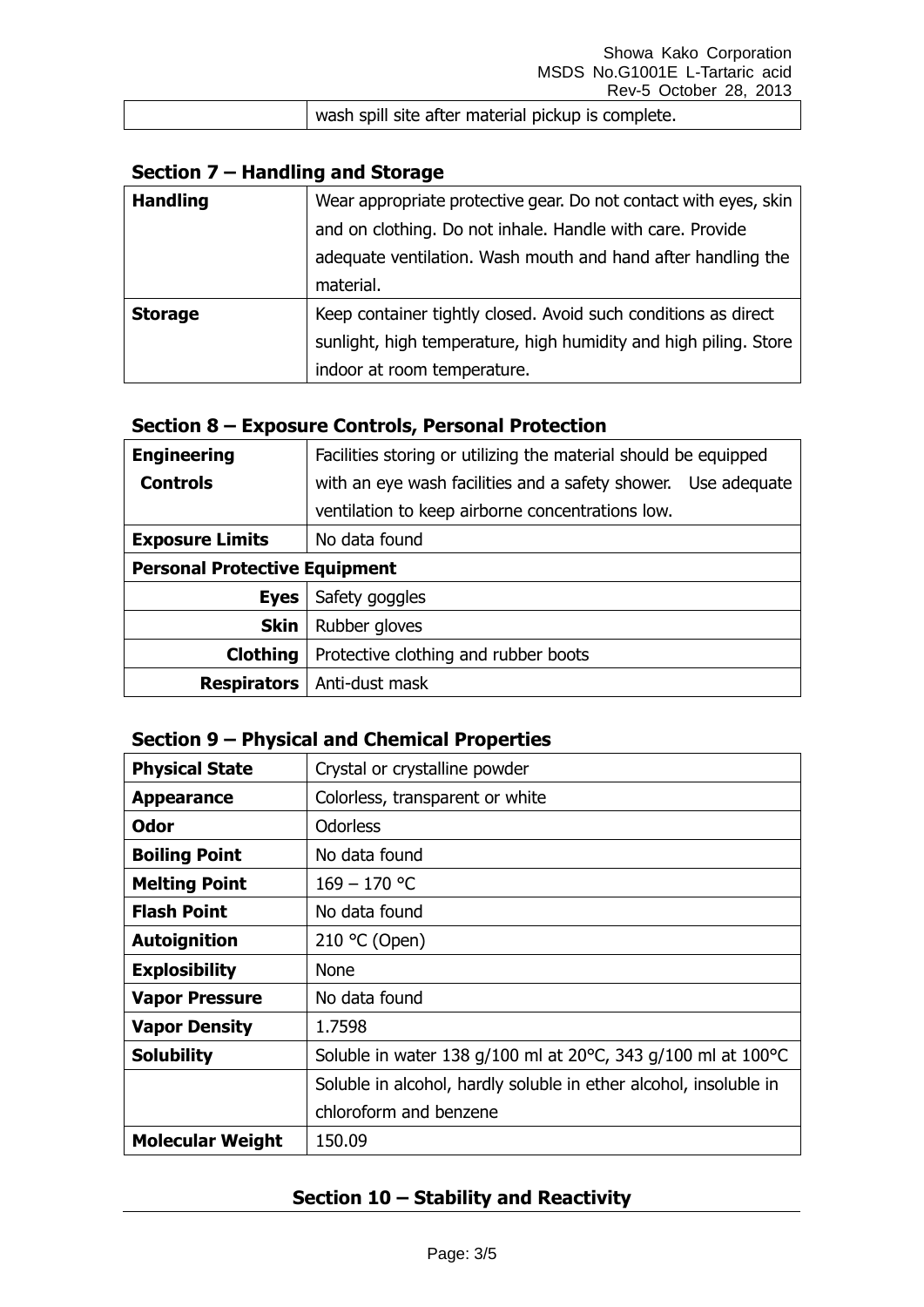| <b>Stability</b>                             | <b>Stable</b>                           |
|----------------------------------------------|-----------------------------------------|
| <b>Conditions to avoid</b>                   | Direct sunlight, high temperature, high |
|                                              | humidity and high piling                |
| <b>Incompatibilities with Other Material</b> | <b>Alkaline Material</b>                |
| <b>Hazardous Decomposition Product</b>       | <b>None</b>                             |
| <b>Hazardous Polymerization</b>              | Will not occur                          |

## **Section 11 – Toxicological information**

| <b>RTECS#</b>               | No data found                         |
|-----------------------------|---------------------------------------|
| <b>LD50/LC50</b>            | oral-mouse LD50: 4360 mg/kg           |
|                             | intravenous-mouse LD50: 485 mg/kg     |
| Carcinogenicity             | No data found                         |
| <b>Mutagenicity</b>         | No data found                         |
| <b>Reproductive Effects</b> | No data found                         |
| <b>Teratogenicity</b>       | No data found                         |
| <b>Immunology</b>           | No data found                         |
| <b>Irritation</b>           | May cause irritation to skin and eyes |

## **Section 12 – Ecological Information**

| <b>Ecotoxicity</b>            | No data found |
|-------------------------------|---------------|
| <b>Environmental Standard</b> | No data found |

## **Section 13 – Disposal Consideration**

| <b>Disposal Method</b>   | Federal (national), state or local laws and regulations |
|--------------------------|---------------------------------------------------------|
|                          | will determine the proper waste disposal method.        |
| <b>Regulation Method</b> | Federal (national), state or local laws and regulations |

#### **Section 14 – Transport Information**

| <b>Shipping Name</b> | Not applicable |
|----------------------|----------------|
| <b>Hazard Class</b>  | Not applicable |
| <b>UN#</b>           | Not applicable |
| <b>Packing Group</b> | Not applicable |

#### **Section 15 – Regulatory Information**

| <b>United States</b> | <b>TSCA</b>     | On the list     |
|----------------------|-----------------|-----------------|
| EC                   | <b>EINECS</b>   | 2017660         |
| Canada               | <b>WHMIS</b>    | No data found   |
| <b>Japan</b>         | <b>PRTR law</b> | Not on the list |